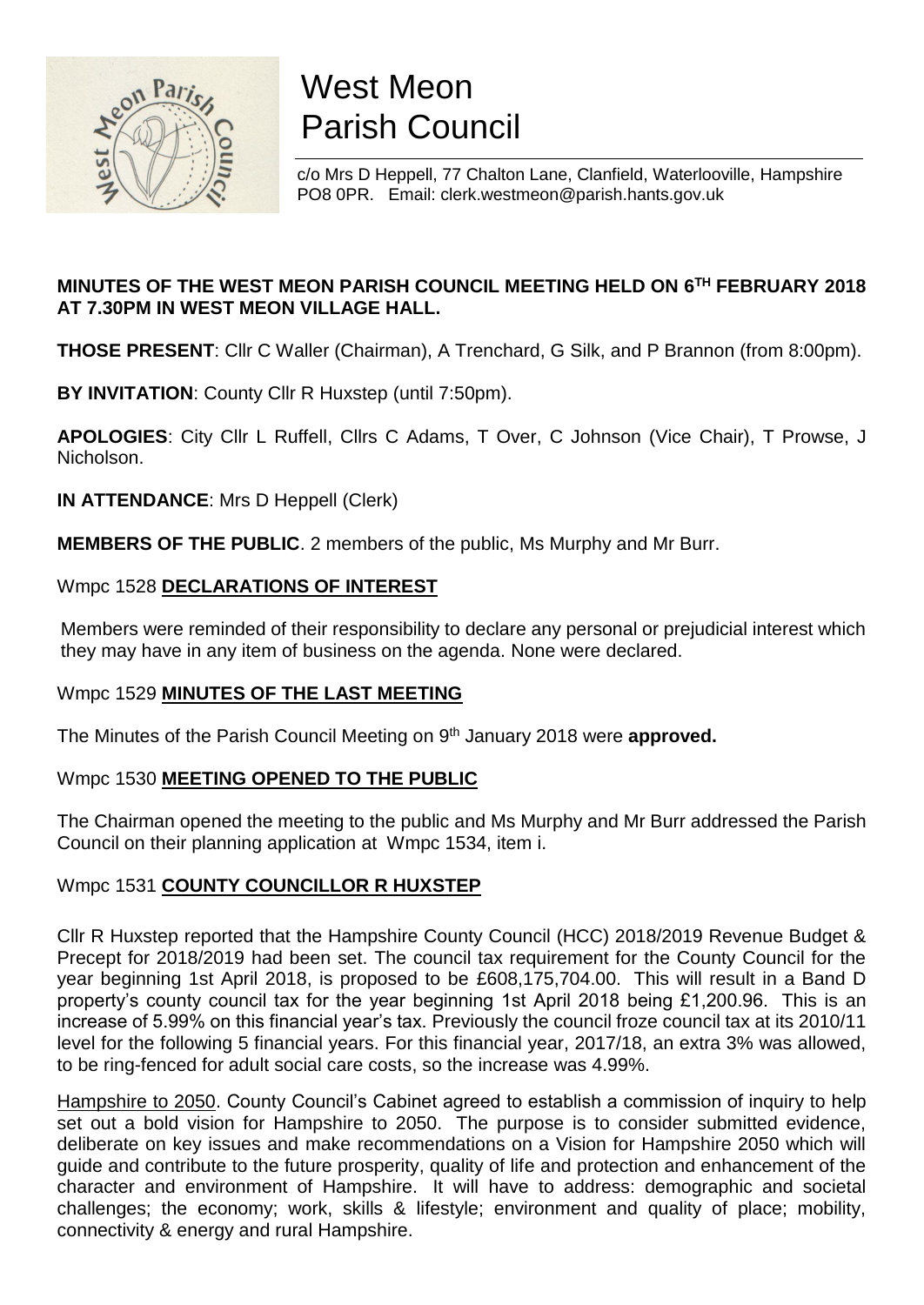Botley By-pass. The planned £26m village bypass has won government funding as part of a scheme to build more than 1,000 new homes. The 1.1-mile (1-8 km) road around Botley has been allocated £10m from the Housing Infrastructure Fund. The by-pass will dramatically improve the quality of life in the village, obviating through traffic and helping to reduce noise and improve air quality.

Cllr Waller advised that there had been no more incidents to report on the Stagecoach bus service for West Meon. He went on to thank Cllr Huxstep for his prompt reply to the grant to refurbish the West Meon phone box. Cllr Waller asked if there is HCC funding for the upcoming project for the WW1 Centenary of updating the West Meon booklets. Cllr Huxstep advised that this would be available after the HCC elections.

#### Wmpc 1532 **CLERK'S REPORT**

The Clerk advised that the play area Inspection reports has been received from WCC and it was **agreed** that they would be put on the West Meon Parish Council (WMPC) website.

The Clerk reminded Councillors that they are requested by WCC to complete this year's the Declaration of Office forms and return them to her.

It was **agreed** that HALC Training Course Part II which was cancelled in November 2017 should be re-booked.

The Clerk advised that the 34 year Audit was complete and Bank reconciliation carried out. The completed budget and information was received by the Parish Council.

| <b>Current Account Unity</b>            |                |
|-----------------------------------------|----------------|
| Balance per Bank statement 67(31/12/17) | £52,847.45     |
| Less unpresented cheques 300399 £100.00 |                |
| 300403 £275.00                          | $-£375.00$     |
|                                         | £52,472.45     |
| Cashbook Reconciliation @ (31/12/17)    |                |
| Bank b/fd 1/4/17                        | £34,954.74     |
| + Receipts (4/17-12/17)                 | $+ £32,080.43$ |
| -Payments (4/17-12/17)                  | $-14,562.72$   |
|                                         | £52,472.45     |

The Clerk advised that £1,775 had been paid out in grants this financial year of the £4,689 allowed, and it was agreed that a reminder for grant requests should be put in the Parish News. Regarding the play area projects in the pipeline for table tennis table provision and play area repairs may need to be carried out following the play area inspection report.

#### Wmpc 1533 **CITY COUNCILLOR L RUFFELL**

Cllr L Ruffell had sent his apologies and his report was circulated.

#### **TO RECEIVE WORKING GROUPS**

#### Wmpc 1534 **PLANNING**

Ms Murphy and Mr Burr addressed the Parish Council on their planning application item i) SDNP/18/0331/FUL The New House at The Bungalow Alton Road West Meon Hampshire GU32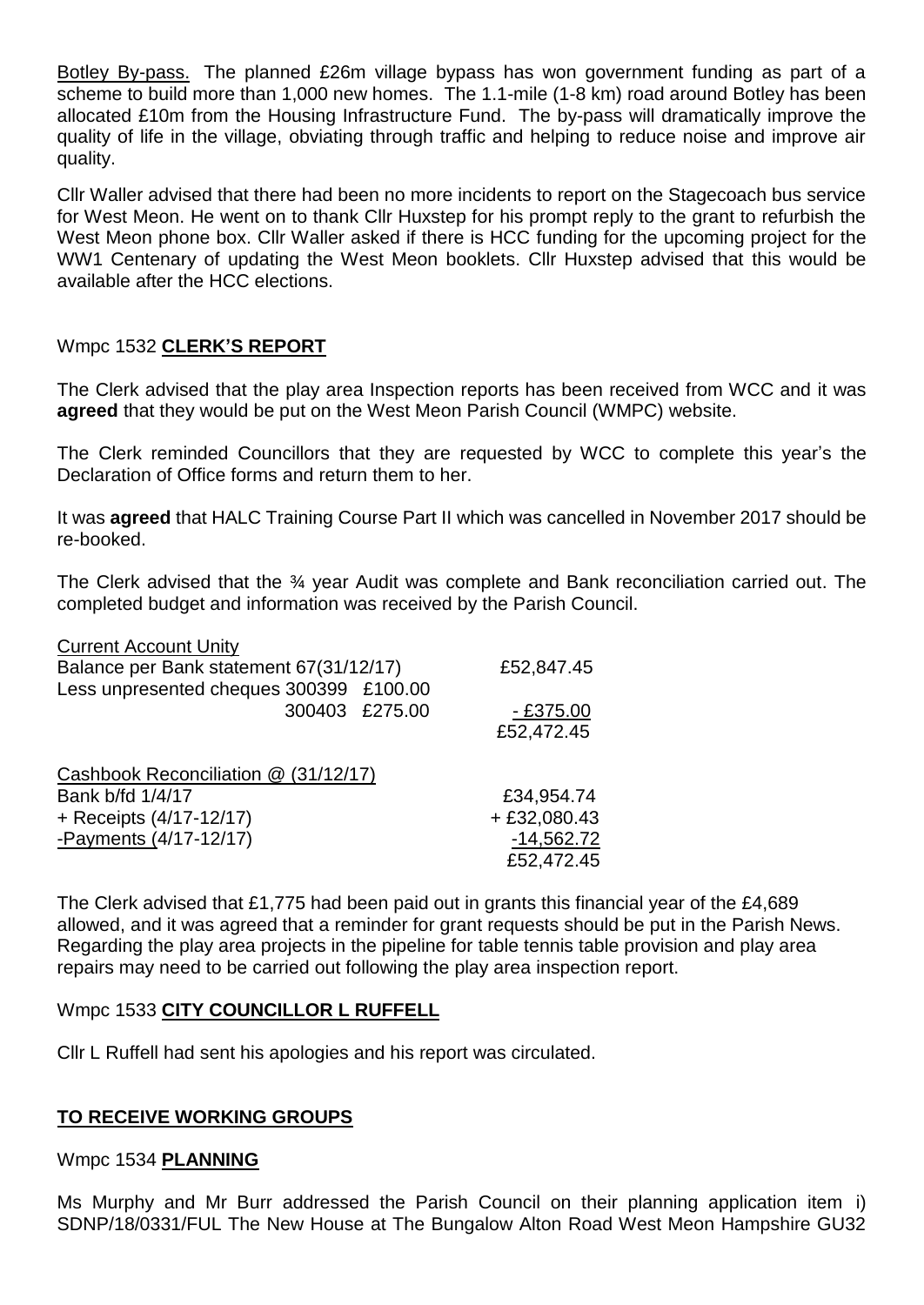1HZ Change of use of land to equestrian and construction of menage.The Parish Council **agreed** to raise **NO OBJECTIONS.**

ii) SDNP/18/00002/LIS West Meon Primary School Church Lane West Meon GU32 1LF. To form an opening in the existing external wall and erect new French doors. Works will include excavating into existing playground for steps down to the new doors. The Parish Council **agreed** to raise **NO OBJECTIONS.**

iii) SDNP/18/00141/HOUS Wilcot Lynch Lane West Meon Petersfield Hampshire GU32 1LT.Raised roof to existing double garage to accommodate studio and guest bedroom space. Side extension to garage for stair access to first floor. The Parish Council **agreed** to raise **NO OBJECTIONS** subject to a condition that the studio and bedroom shall only be used as ancillary to the main house and shall not be sold or let separately from the main house for a residential/business use.

iv) SDNP/18/00290/HOUS Lowlands Farm Polly Glovers Lane West Meon Petersfield Hampshire GU32 1JS Detached triple garage. The Parish Council **agreed** to raise **NO OBJECTIONS.**

v) A meeting was held on  $7<sup>th</sup>$  February 2018 regarding the Village Design Statement with a team of 5 volunteers and the Chairman. It was reported that Duncan Stewart would cover environmental description, Cameron Fisher and Paul Anderson would provide photographs and the Chairman would cover history. It was **agreed** that at the Annual Parish Meeting (APM) the VDS would be launched for discussion with five questions including what is West Meon's most treasured view. June 2018 is the date for the first draft and it was **agreed** that a friendly mobile document would be provided and plans would be improved. September 2018 would be the time to produce the document after public consultation at a summer exhibition at the Annual Parish meeting.

It was **agreed** to hold the Annual Parish Meeting on 17<sup>th</sup> May 2018 in the Village Hall

#### Wmpc 1535 **FINANCE AND ADMINISTRATION.**

Schedule of Payments **agreed.**

#### **Date 6 <sup>h</sup> February 2018**

| Ch 300414<br>Ch 300415                           | Ch 300413 Alpha Graphics<br>WM Village Hall Hire<br><b>Arbor Adventure Tree Care</b> | £192.00<br>£17.40<br>£687.00 |
|--------------------------------------------------|--------------------------------------------------------------------------------------|------------------------------|
| Ch 300416<br>Ch 300417<br>Ch 300418<br>Ch 300419 | <b>HALC Training</b><br>D Heppell salary<br><b>Expenses Clerk</b><br>Fair Account    | £480.00<br>£43.18<br>£135.00 |

It was **agreed** that the April meeting would be 17<sup>th</sup> April due to the Easter Holidays.

#### Wmpc 1536 **HIGHWAYS AND TRANSPORTATION**

The Chairman advised that the drains need clearing by the A32/ Warnford Road. Problems with potholes were discussed and that any problems should be reported to HCC.

#### Wmpc 1537 **COMMUNITY, HOUSING AND RECREATION**

Cllr Waller advised that invoices had been received for the dog signs for the recreation ground and that progress is being made on the repair of the West Meon phone box. It was **agreed** to to use £500.00 of the grant to pay Mr Hickmore to paint the phone box and £100.00 to Mr Bagshaw to wield the phone box.